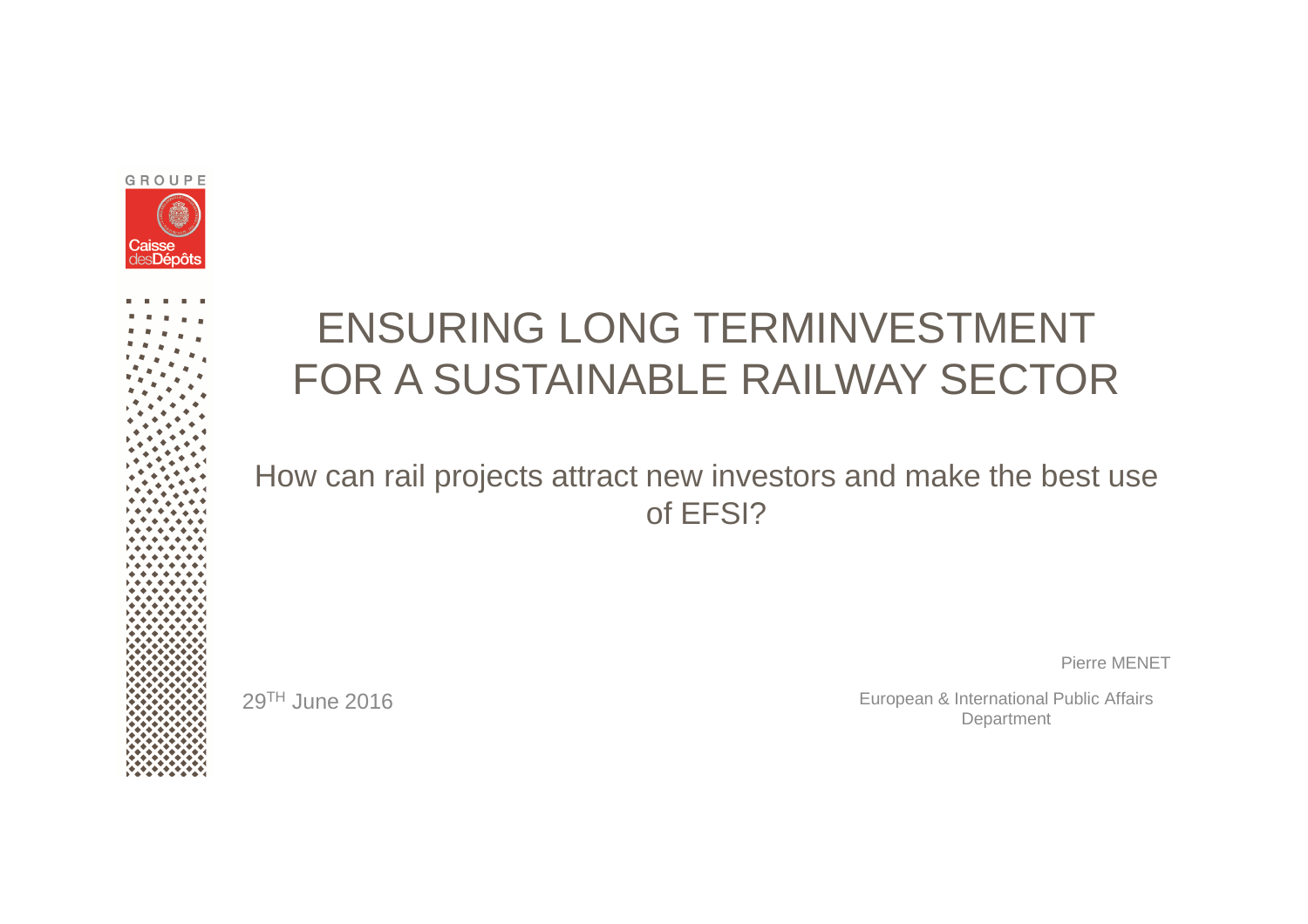

**A Question to Start**

▶ One may ask whether it is advisable to first focus

- – $-$  on the perfection of the model: regulation unbundling, financing,
- $-$  on opening the black box of intermodality and reconsidering railway financing again in this new light (e.g.,<br>reability prising) mobility pricing).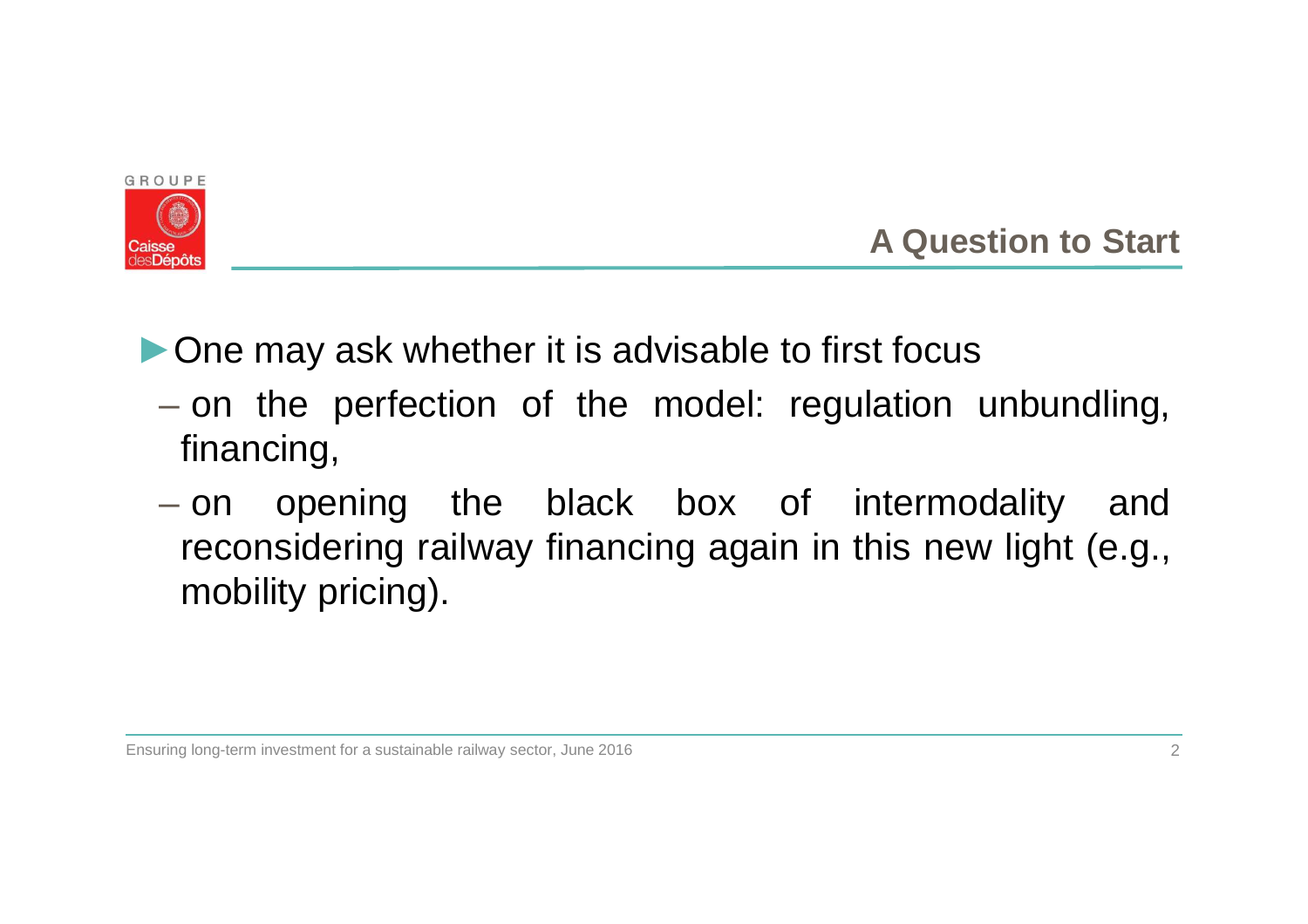

# **Regulation?**

▶ Regulation is not really strong and stable.

- ► There are significant inconsistencies between the European regulatory framework on the one hand and the national regulatory practices on the other.
- ►There is still the problem of intermodality.
- ► Does a coherent, stable and strong regulatory framework in the railway sector even makes sense, considering that competition comes from the road?

<sup>A</sup> stable regulatory environment is key, namely because of the long-term nature and asset specificity of investments in infrastructures in general and in railway infrastructures in particular.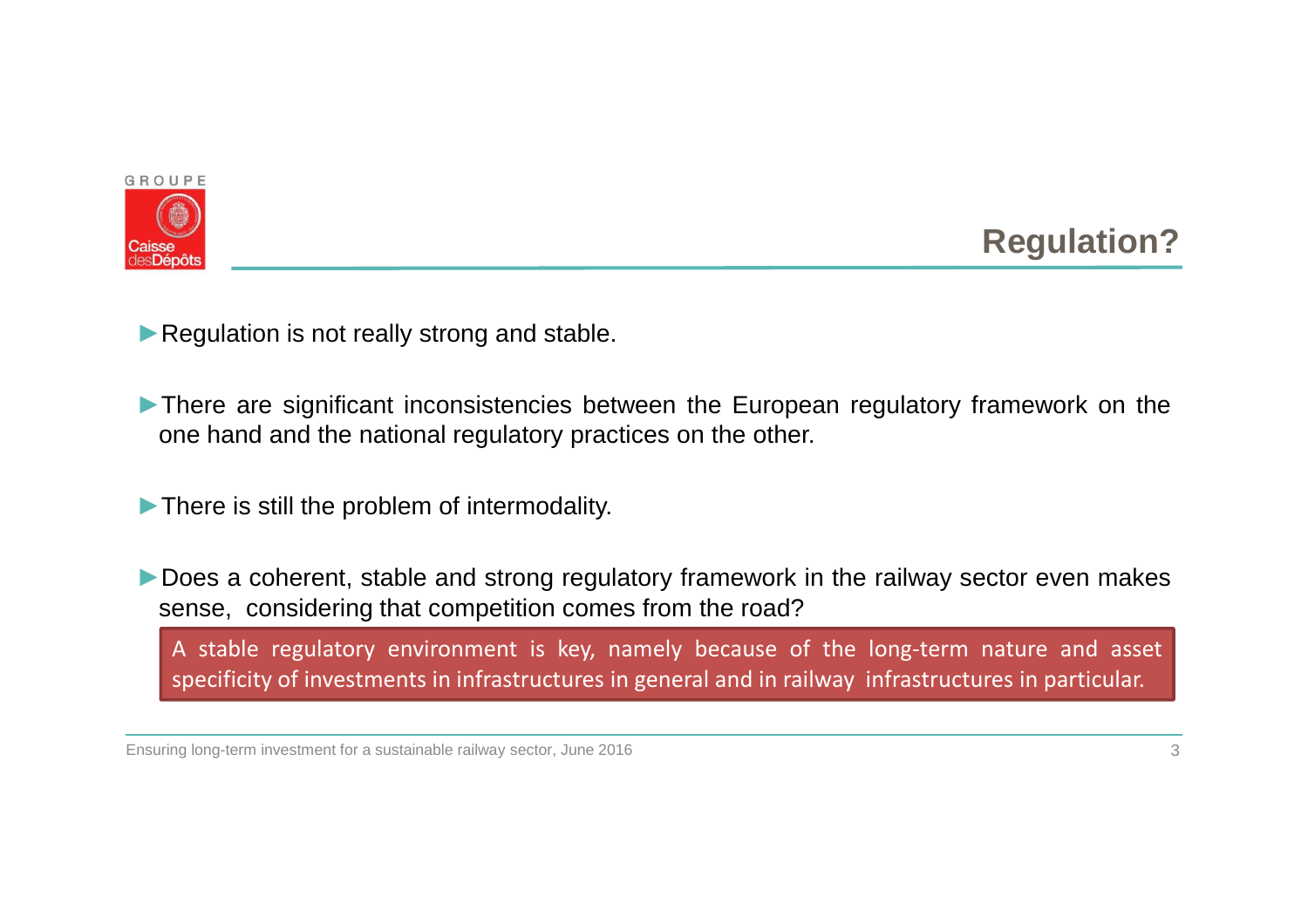

# **Unbundling?**

► On the one hand, there is the network infrastructure (railway tracks, electricity grid, gas<br>arid telecommunications grid etc.) whose financing can be public or private. A distinction grid, telecommunications grid, etc.) whose financing can be public or private. A distinction could be made between the financing of the development of the tracks (which clearly depends on public financing) and the operations of the infrastructure, which should befinanced by track access charges, but which can also be subsidized by the public sector.

►On the other hand, there are the services (e.g., energy services, transport services, communication services), which, [ideally], should be financed purely by the private sectorfor commercial purposes.

In the railway sector, things are a little bit more complicated between commercial railway services (e.g., long-distance passenger services, high-speed rail services, cargo services) on the one hand, and services under public service obligations (PSO) on the other hand.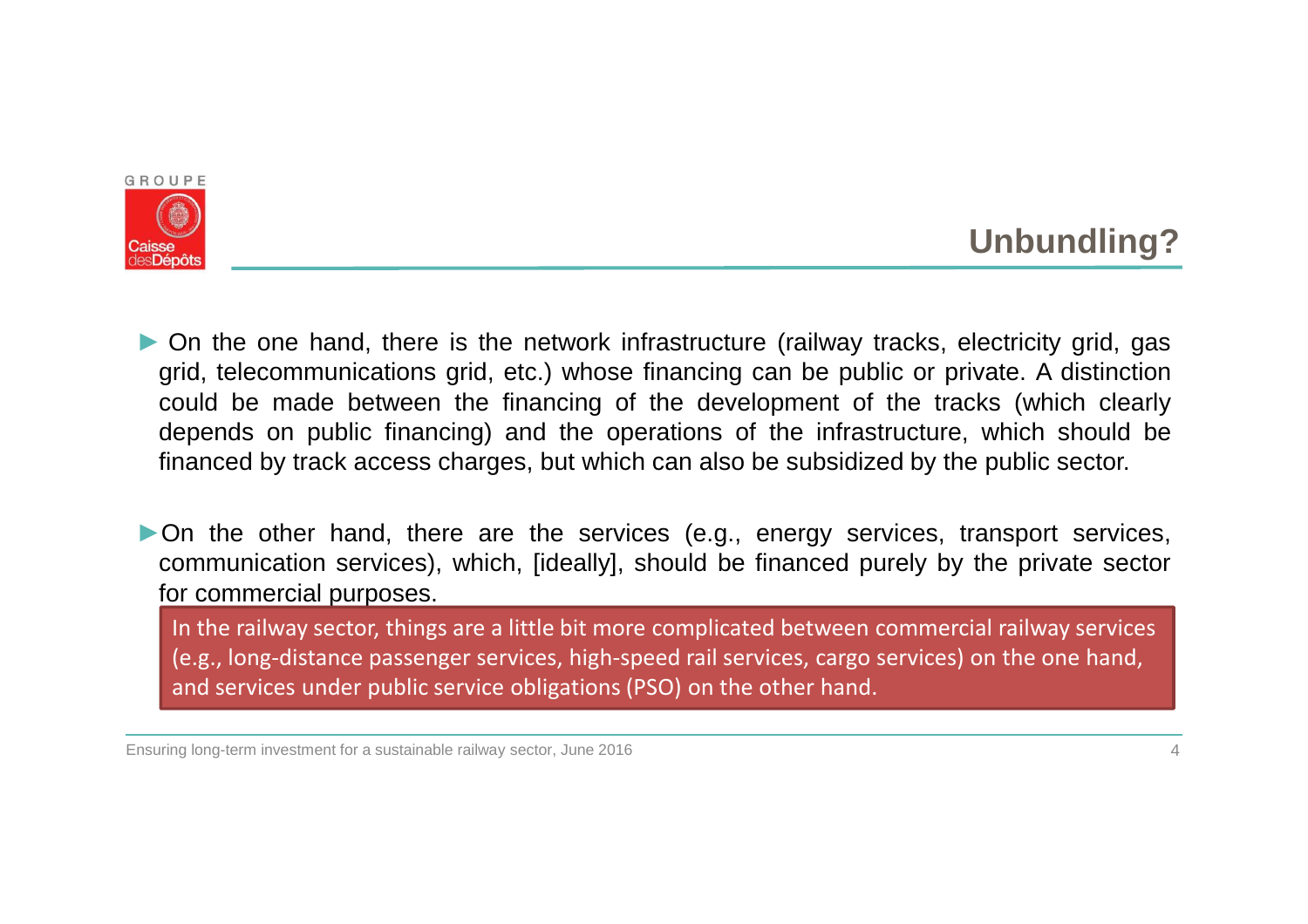

### **Financing**

► There is a need to match the timeframe of the financing with the lifetime of assets. Long-Term Investors could provide the answer if the proper framework is available.

►Vertical separation offers an opportunity to create <sup>a</sup> more transparent division between infrastructure management, finance and operations, as well as <sup>a</sup> closer alignment with the natural monopoly of the track infrastructure, as opposed to operations, which lend themselves more to competition. However vertical separation may also create inefficiencies and requires serious consideration of incentives to ensure optimal management of the entire system.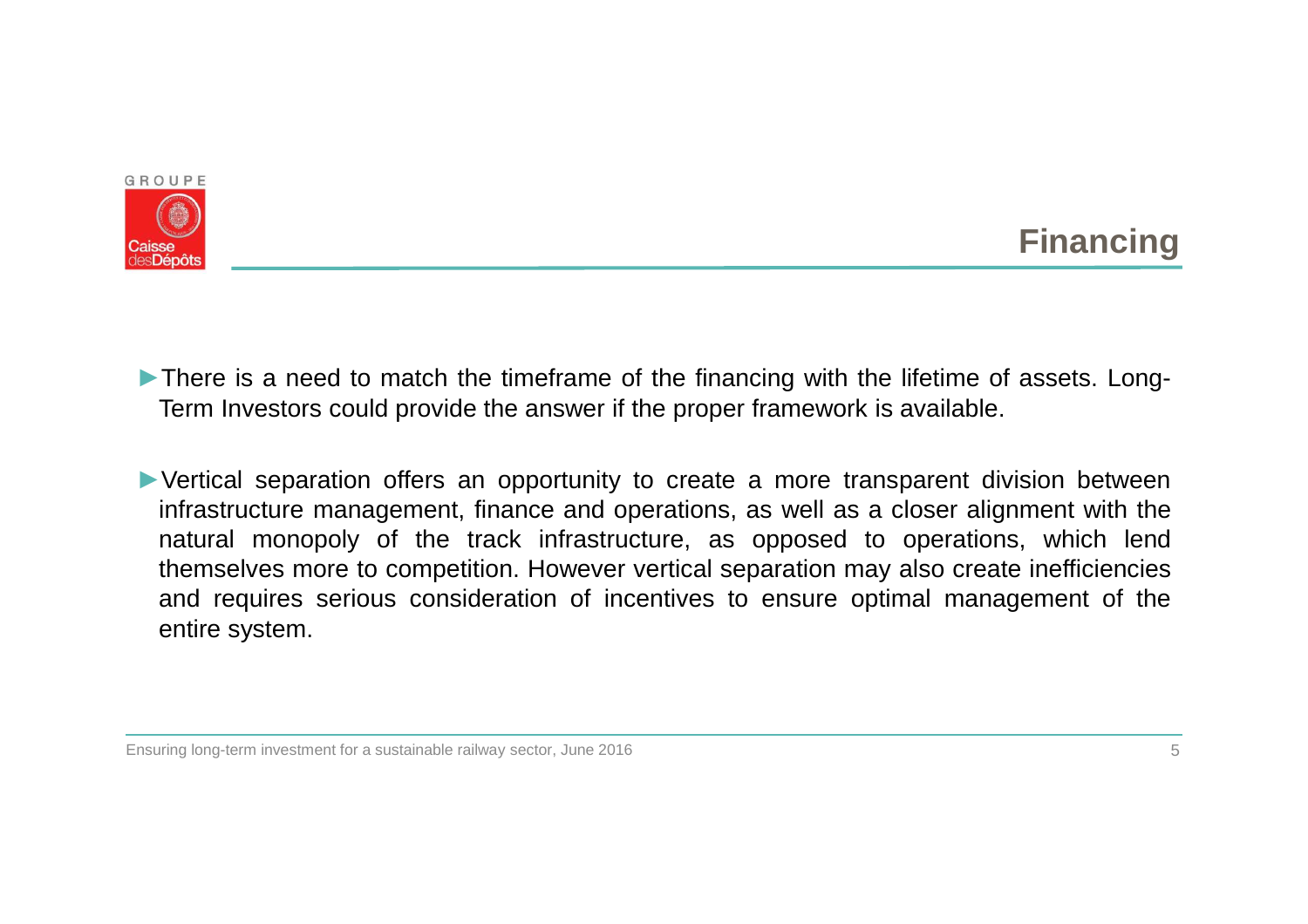

### **Financing**

- ►Applying different financing models to different sections, depending on the anticipated financial performance and other social considerations that emerge from <sup>a</sup> robust economicappraisal of the project (e.g. concession vs. partnership PPP models).
- ►Investing in the most profitable portions of the railway network first is helpful, as the success of prior projects makes financing of new projects less problematic or risky –whether private or public sector financing is involved.
- ► Rolling stock as a liquid European asset ? Compared to airplanes, railways are lagging behind in terms of international harmonization of technical and safety standards as well asinteroperability. This has an impact on the "liquidity" of rolling stock as an asset.